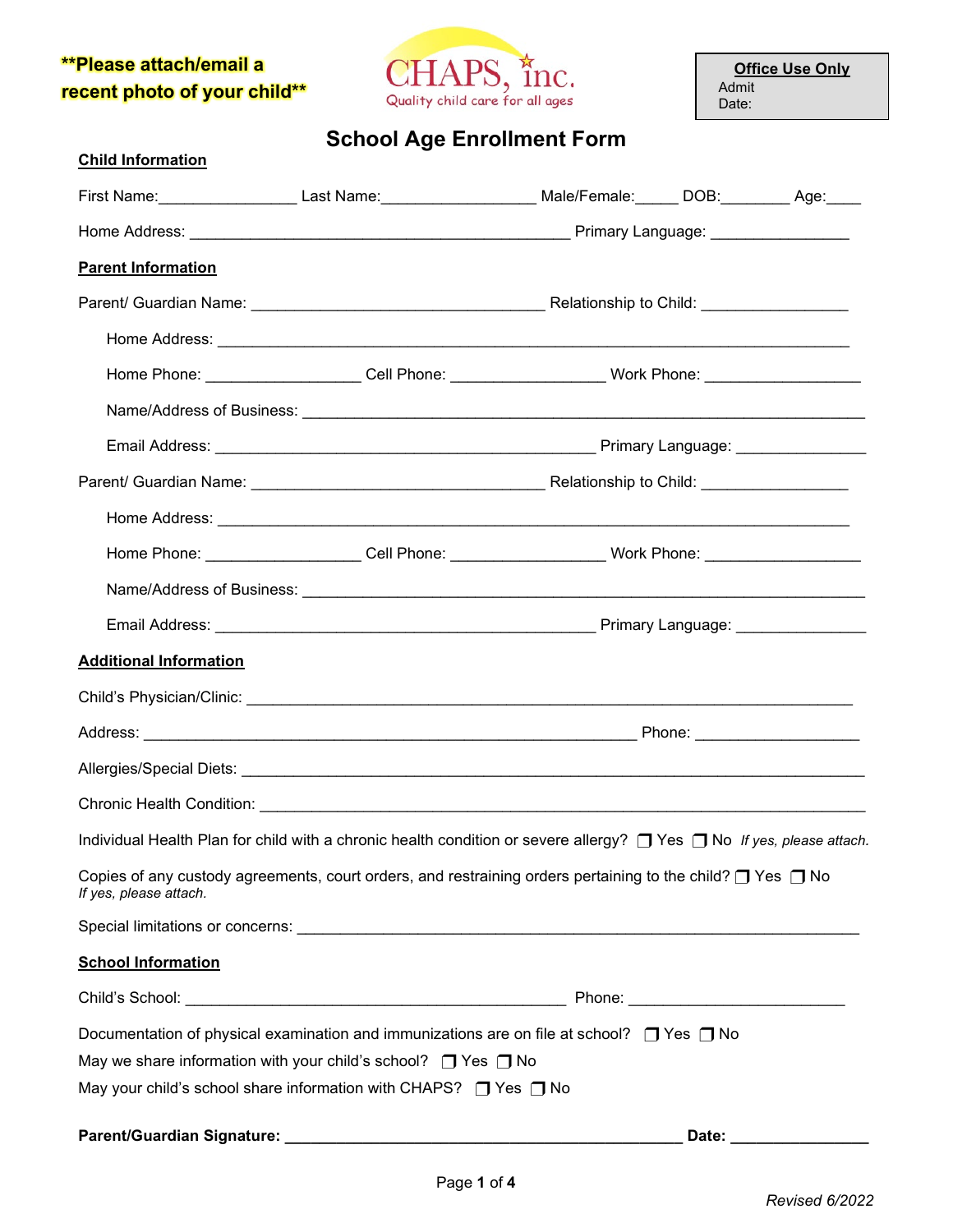

## **First Aid and Emergency Medical Care Consent Form**

Child's Name: \_\_\_\_\_\_\_\_\_\_\_\_\_\_\_\_\_\_\_\_\_\_\_\_\_\_\_\_\_\_\_\_\_\_\_\_\_\_\_\_\_\_\_\_\_\_\_\_\_\_\_ Date of Birth: \_\_\_\_\_\_\_\_\_\_\_\_\_\_\_\_

I authorize the staff at CHAPS who are trained in the basics of first aid/CPR to give my child first aid/CPR when appropriate.

I understand that every effort will be made to contact me in the event of an emergency requiring medical attention for my child. However, if I cannot be reached, I hereby authorize CHAPS to transport my child to the nearest medical facility and to secure necessary medical treatment for my child.

|                                                                                          | Chronic Health Conditions: [19] [19] Chronic Conditions: [19] Chronic Chronic Conditions: [19] Chronic Chronic Conditions: [19] Chronic Chronic Chronic Chronic Chronic Chronic Chronic Chronic Chronic Chronic Chronic Chroni |
|------------------------------------------------------------------------------------------|--------------------------------------------------------------------------------------------------------------------------------------------------------------------------------------------------------------------------------|
|                                                                                          |                                                                                                                                                                                                                                |
|                                                                                          | Emergency Contacts (in order to be contacted, if unable to reach both parents/guardians)                                                                                                                                       |
|                                                                                          |                                                                                                                                                                                                                                |
|                                                                                          |                                                                                                                                                                                                                                |
|                                                                                          | Home Phone: _________________________________Cell Phone: ________________________                                                                                                                                              |
| Do you give permission for the child to be released to this person? $\Box$ Yes $\Box$ No |                                                                                                                                                                                                                                |
|                                                                                          |                                                                                                                                                                                                                                |
|                                                                                          |                                                                                                                                                                                                                                |
|                                                                                          | Home Phone: _________________________________Cell Phone: ________________________                                                                                                                                              |
| Do you give permission for the child to be released to this person? $\Box$ Yes $\Box$ No |                                                                                                                                                                                                                                |
|                                                                                          |                                                                                                                                                                                                                                |
|                                                                                          |                                                                                                                                                                                                                                |
|                                                                                          | Home Phone: _________________________________Cell Phone: ________________________                                                                                                                                              |
| Do you give permission for the child to be released to this person? $\Box$ Yes $\Box$ No |                                                                                                                                                                                                                                |
|                                                                                          |                                                                                                                                                                                                                                |
|                                                                                          |                                                                                                                                                                                                                                |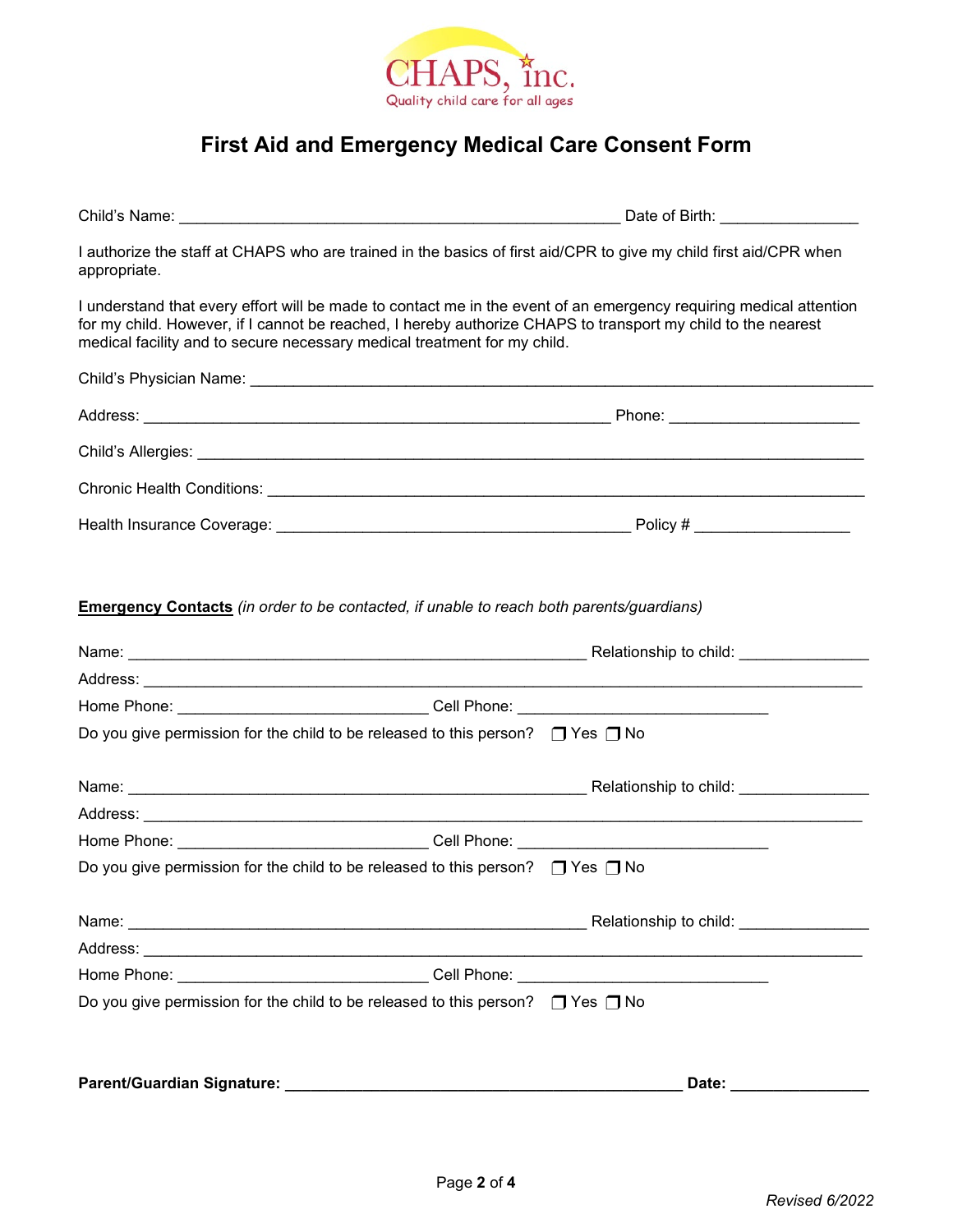

## **Transportation Plan and Authorization**

Child's Name: \_\_\_\_\_\_\_\_\_\_\_\_\_\_\_\_\_\_\_\_\_\_\_\_\_\_\_\_\_\_\_\_\_\_\_\_\_\_\_\_\_\_\_\_\_\_\_\_\_\_\_\_\_\_\_

Child's Program(s): *(check all that apply)*

Before School Program After School Program Full Days (School Vacations, In-Service Days, Summer, etc…)

**The tables below are pre-filled to show a typical arrival/departure plan according to the program(s) children are enrolled in.** *The wording that is used, is based on what EEC (MA state licensor) requires.*

| My child will arrive at the CHAPS programs by:                                                                                                                                                       | <b>Before</b><br><b>School</b><br>Program | <b>After</b><br><b>School</b><br>Program | <b>Full</b><br><b>Days</b> |
|------------------------------------------------------------------------------------------------------------------------------------------------------------------------------------------------------|-------------------------------------------|------------------------------------------|----------------------------|
| <b>Parent/Authorized Drop off</b>                                                                                                                                                                    | ✔                                         |                                          |                            |
| Unsupervised Walk from classroom*<br>*CHAPS assumes responsibility once the children arrive to the<br>designated location. Until then, children are under the care of Hudson<br>Public School staff. |                                           |                                          |                            |
| Other:                                                                                                                                                                                               |                                           |                                          |                            |

| My child will depart from the CHAPS programs by:                                                                                                                                           | <b>Before</b><br><b>School</b><br>Program | <b>After</b><br><b>School</b><br>Program | Full<br><b>Days</b> |
|--------------------------------------------------------------------------------------------------------------------------------------------------------------------------------------------|-------------------------------------------|------------------------------------------|---------------------|
| <b>Parent/Authorized Pick up</b>                                                                                                                                                           |                                           |                                          | ✔                   |
| Unsupervised Walk to classroom*<br>*Children are dismissed from the before school location to their classroom<br>at 8:20am. At that time Hudson Public School staff assume responsibility. |                                           |                                          |                     |
| Other:                                                                                                                                                                                     |                                           |                                          |                     |

## **Additional Authorized Pick-ups** (if different from emergency contacts)

I give permission for the following people to release my child from the CHAPS program.

|                                                                                                               | Relationship to child: ________________                                                                                                                                                                                          |
|---------------------------------------------------------------------------------------------------------------|----------------------------------------------------------------------------------------------------------------------------------------------------------------------------------------------------------------------------------|
|                                                                                                               | Cell Phone: ___________________________                                                                                                                                                                                          |
|                                                                                                               |                                                                                                                                                                                                                                  |
|                                                                                                               | Relationship to child:<br>Notice that the set of the set of the set of the set of the set of the set of the set of the set of the set of the set of the set of the set of the set of the set of the set of the set of the set of |
| Address: 2008 - 2008 - 2008 - 2008 - 2010 - 2010 - 2010 - 2010 - 2010 - 2010 - 2010 - 2010 - 2010 - 2010 - 20 | Cell Phone: Contract of the Contract of the Contract of the Contract of the Contract of the Contract of the Co                                                                                                                   |
|                                                                                                               |                                                                                                                                                                                                                                  |
|                                                                                                               | Relationship to child:<br>Notice that the set of the set of the set of the set of the set of the set of the set of the set of the set of the set of the set of the set of the set of the set of the set of the set of the set of |
| Address:                                                                                                      | Cell Phone: <u>_____________________</u>                                                                                                                                                                                         |

This permission is valid for one year from the date of signature. Any other transportation requests must be stated in writing and maintained in the child's file.

| <b>Parent/Guardian Signature:</b> | Date. |
|-----------------------------------|-------|
|-----------------------------------|-------|